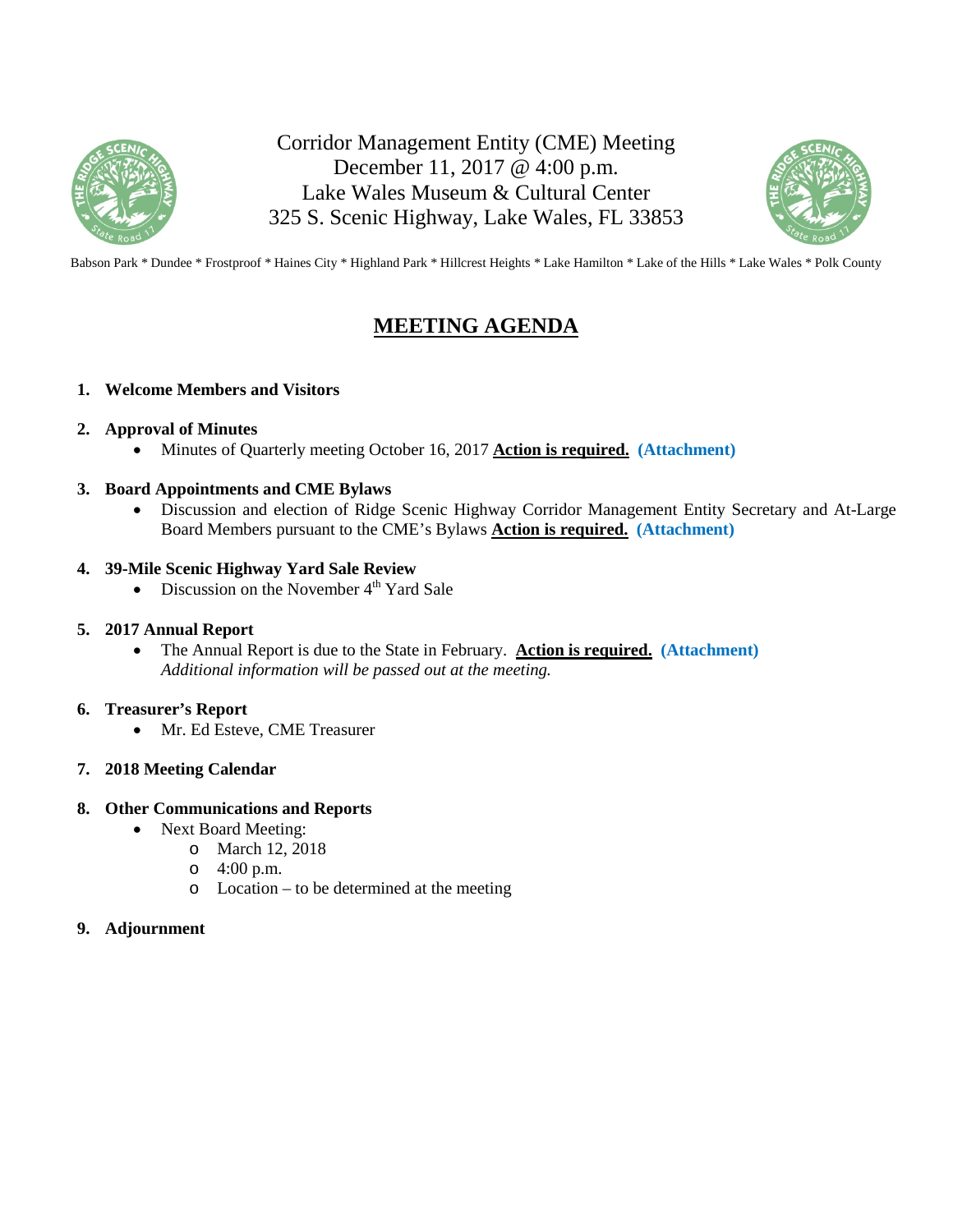

Corridor Management Entity (CME) Board Meeting October 16, 2017 @ 4:00 p.m. Lake Wales Museum & Cultural Center 325 S. Scenic Highway, Lake Wales, FL 33853



Babson Park \* Dundee \* Frostproof \* Haines City \* Highland Park \* Hillcrest Heights \* Lake Hamilton \* Lake of the Hills \* Lake Wales \* Polk County

# **DRAFT MEETING MINUTES**

### **Members Present:**

Doug Leonard – Lake Hamilton Ed Esteve – Lake of the Hills Johnny Powell – Historic North Corridor Mayor Eugene Fultz – Lake Wales Jennifer Nanek – Lake Wales Monica Drake Pierce – Lake Wales Alternate Charles Baker – At-Large Educational Member

**Staff Present:**  Curtis Knowles, Polk TPO Darryl Richard, FDOT District One

### **1. Call to Order:**

The meeting was called to order at 4:10pm by Ed.

### **2. Approval of Minutes**

Ed moved approval of the minutes of the Quarterly meeting on December 12, 2016, seconded by Johnny. Motioned carried.

### **3. Board Appointments**

Discussion was held on changing the membership on the RSH from individual positions to group membership, and deleting the "at-large" positions. The city and county positions would remain, delete the TPO appointee since a ridge city commissioner has been historically appointed to the RSH. No action was taken.

### **4. 39-Mile Scenic Highway Yard Sale Committee Update**

Discussed that there have been over 19,000 Face Book interactions regarding the upcoming yard sale. Mike to send Scenic Highway flyers/handouts to Jennifer. Informational item only.

### **5. 2018 RSH Annual Work Plan**

The 2018 RSH Annual Work Plan was reviewed and discussed by the CME. Motion to approve made by Doug, seconded by Ed. Motion carried.

### **6. Treasurer's Report**

Mr. Ed Esteve, CME Treasurer, reported that the checking account balance as of today is \$855.00. Also, a discussion was held regarding the potential of  $501(c)3$  status for the CME. Informational item only.

### **7. Other Communications and Reports**

- Future Internships for people to write grants.
- As new members are added to the CME, Goals & CMP can be reviewed and amended if needed.
- Next meeting December 11, 2017, 4:00 p.m., at Lake Wales Museum.

### **8. Adjournment**

The meeting concluded at 5:15pm.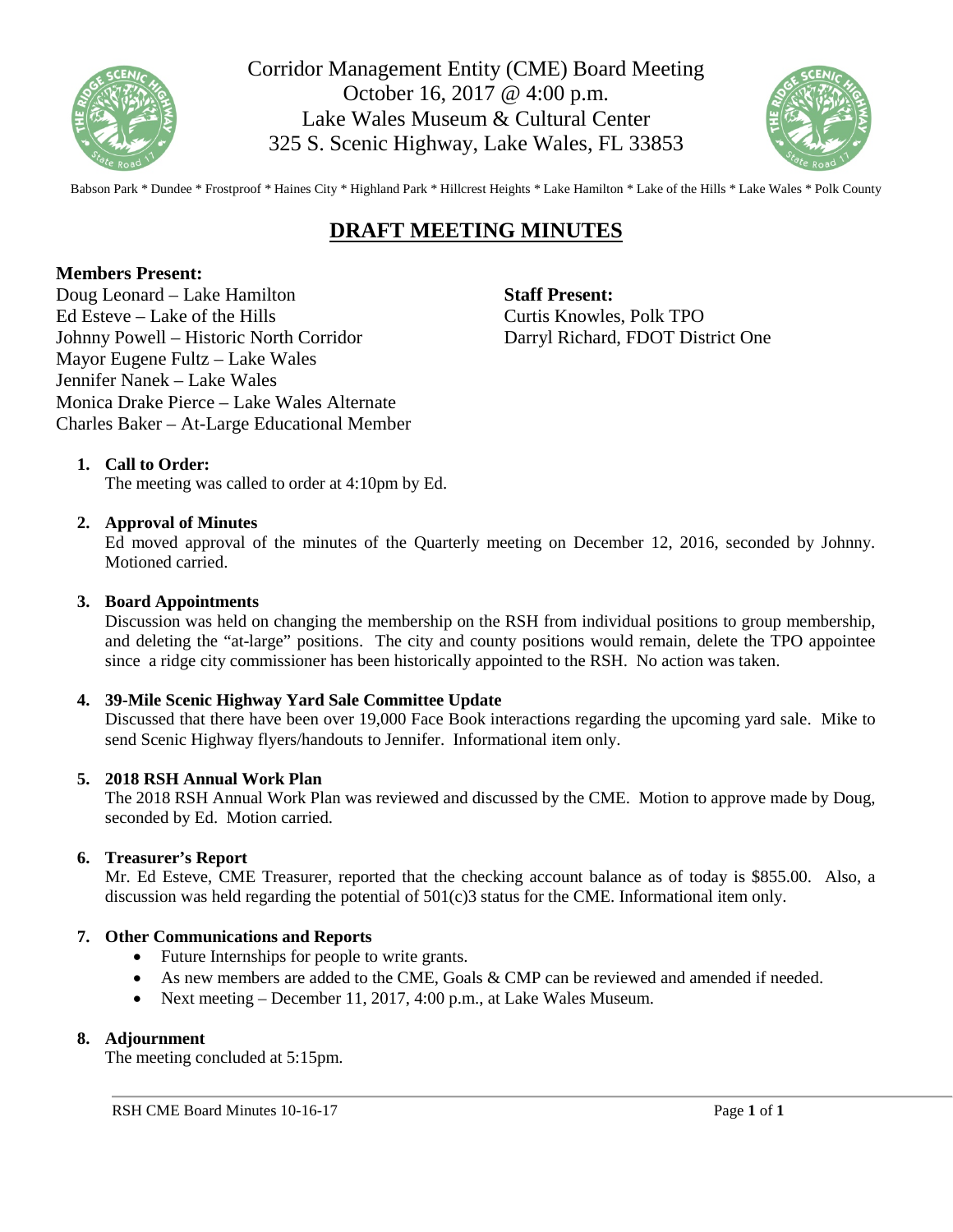



**\*Secretary = Vacant Position** 

| <b>Jurisdiction</b>                       | <b>Member</b>                  | <b>Alternate</b>             | <b>CME Officer</b>      |
|-------------------------------------------|--------------------------------|------------------------------|-------------------------|
| Dundee                                    | Comm. Steve Glenn              | Vacant                       |                         |
| Frostproof                                | Comm. Martin Sullivan          | Martha Neher                 |                         |
| Haines City                               | Vacant                         | Vacant                       |                         |
| Unincorporated Babson Park                | Vacant                         | Vacant                       |                         |
| Unincorporated Lake of the Hills          | Edward Esteve*                 | Johanna Buscher              | *Treasurer              |
| Lake Wales                                | Jennifer Nanek*                | Vacant                       | *President              |
| <b>Highland Park</b>                      | Vacant                         | Vacant                       |                         |
| <b>Hillcrest Heights</b>                  | Vacant                         | Town Clerk Larry Blackwelder |                         |
| Lake Hamilton                             | Doug Leonard* (Town Planner)   | Mayor Marlene Wagner         | *Vice President         |
| Polk County (BoCC)                        | Vacant                         | Vacant                       |                         |
| Polk Transportation Planning Organization | Mayor Eugene Fultz             | Vacant                       |                         |
| <b>At-Large</b>                           | <b>Member</b>                  | <b>Co-Member</b>             |                         |
| Agriculture                               | Vacant                         | Vacant                       |                         |
| Tourism                                   | Vacant                         | Vacant                       |                         |
| Cultural                                  | Monica Drake Pierce            | Vacant                       |                         |
| Historical                                | Johnny Powell (North Corridor) | Vacant (South Corridor)      | Lake Wales is mid-point |
| Commercial/Developer                      | Vacant                         | Vacant                       |                         |
| Environmental                             | Vacant                         | Vacant                       |                         |
| Educational                               | Charles Baker III              | Vacant                       |                         |

December 5, 2017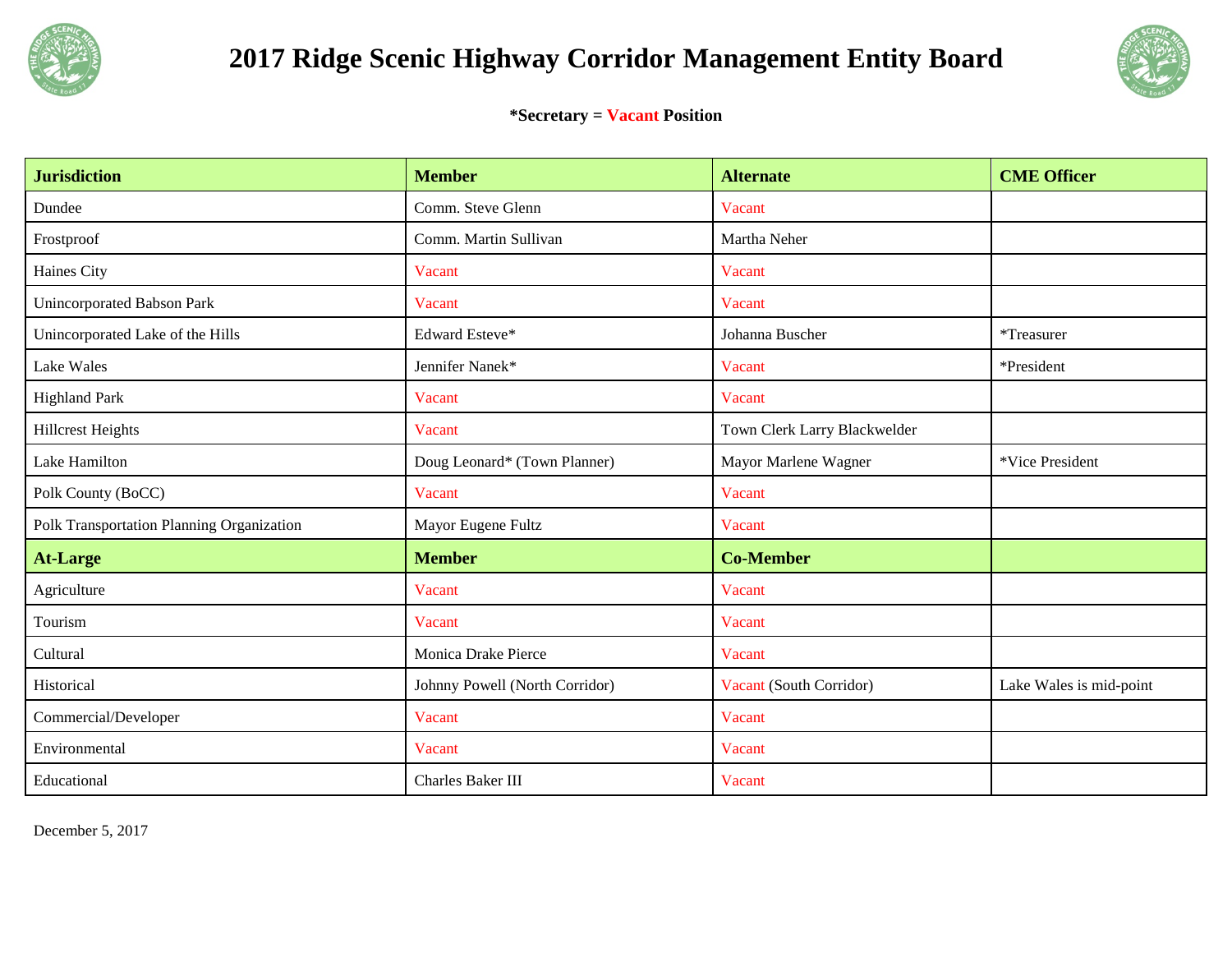

# **2017 FSHP Byway Annual Report (BAR) Form**

**Scenic Highway: Form Completed by:**

**Email address:**

**Telephone number:**

### **Section 1: Completed Projects**

# **Did your byway organization complete one or more projects in 2017?**

- **Yes –** If more than one project was completed in 2017, make a blank copy of Section 1 starting at "Completed Project #1." Paste this blank copy into the report below Project #1 and change the project number for each subsequent completed project.
- $\Box$  No

### **Completed Project #1**

- **1. Project Name:**
- **2. Category/Type (highlight one category that best describes the project):** 
	- **Physical or built** scenic pull‐out, landscaping, wayfinding signage, interpretive panels/kiosks, visitor center, etc.
	- **Planning** CMP (now BMP) update, interpretive, marketing, wayfinding, master plan, etc.
	- **Organizational Development** fundraising plan, strategic plan or retreat, accreditation, etc.
	- **Program** cell phone app, website, beach cleanup, Adopt A Highway, Kids Ocean Day, etc.
	- $\Box$  **Marketing** brochure, video, advertising, etc.

### **3. Project Budget**

| <b>Project Cost and Sources of Funding:</b>                        |    |  |
|--------------------------------------------------------------------|----|--|
| Government Grant(s) (federal, state, or local)                     | Ś  |  |
| Private (individual donations, business sponsors, foundations,     | \$ |  |
| special events, membership)                                        |    |  |
| Earned Income (merchandise sales, fees for programs, etc.)         |    |  |
| In-kind value (only include if allowed as matching for grant)      |    |  |
| <b>Total Cost of Project</b>                                       |    |  |
| <b>Revenue Generated by Project</b>                                |    |  |
| (i.e., event registration fees, merchandise sales, etc., - not all | \$ |  |
| projects generate revenue)                                         |    |  |
| <b>Net Gain or Loss</b>                                            |    |  |

### **4. Project Dates:**

- **a. Start Date** (can be prior to 2017) **MM/YYYY**:
- **b. Completion Date** (must be in 2017) **MM/YYYY:**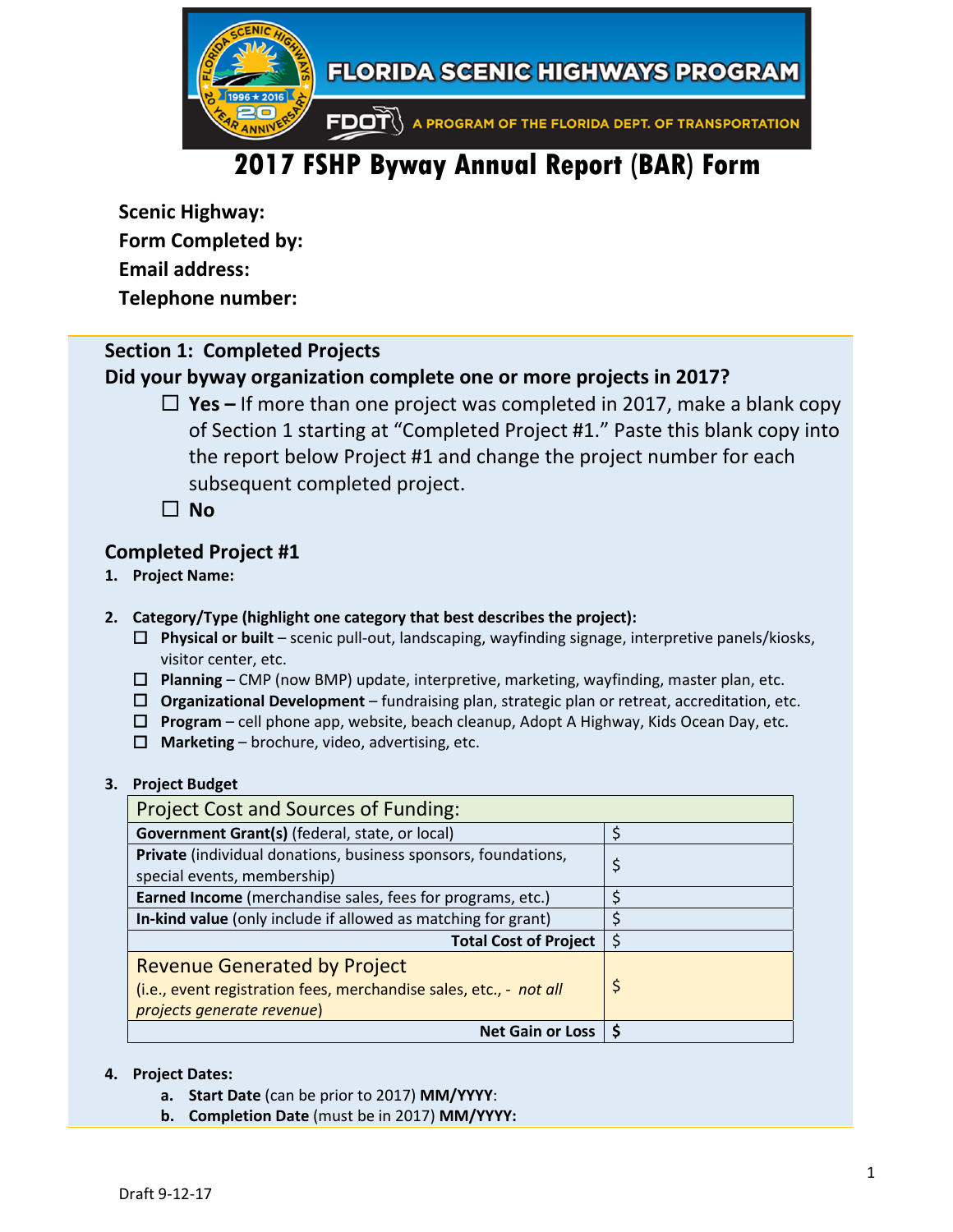

# **2017 FSHP Byway Annual Report (BAR) Form**

- **5. Project Lead Did the byway organization lead the project (obtained/helped obtain funding, managed project, etc.)? Yes or No (highlight a response) If No, please indicate the project lead and describe the role the byway organization played:**
- 6. Description of the project (this description should include all information needed to develop a 2-3 **paragraph article about the project):**
- **7. Lessons learned from the project:** What worked well? What would you do differently? What elements were critical to success?
- **8. Project impact**: Please estimate return on investment if possible. What is known about the economic, quality of life, and/or environmental impacts of the project?
- **9. Byway goals addressed**: What planning goals are addressed by the project?
- **10. Please list and describe the role of all project partners:**

Please email 3-5 high-resolution photos of each project that the FSHP has permission to include in Program *publications.*

### **Section 2: Other Accomplishments and Ongoing Projects**

**1.** Please describe any other noteworthy accomplishments from 2017 not included in the Completed Projects section. Also discuss any ongoing projects that were not completed in 2017.

### **Section 3: Previously Completed Projects and Byway Resources**

- 1. Please describe the significant benefits or positive impacts from projects completed prior to 2017. Name the project and summarize any impacts or measures of success in all areas below that apply:
	- a. Economic:
	- b. Quality of life:
	- c. Environmental:
	- d. Other:
- **2.** Please describe any damages or threats to resources (i.e., resources that contributed to the scenic highway designation) that occurred in 2017:

### **Section 4: Public Participation & Partnerships**

- 1. Describe how byway stakeholders (residents, business owners, local government officials, and partners) were routinely updated about the scenic highway in 2017.
- 2. Are there issues or concerns regarding the scenic highway in corridor communities?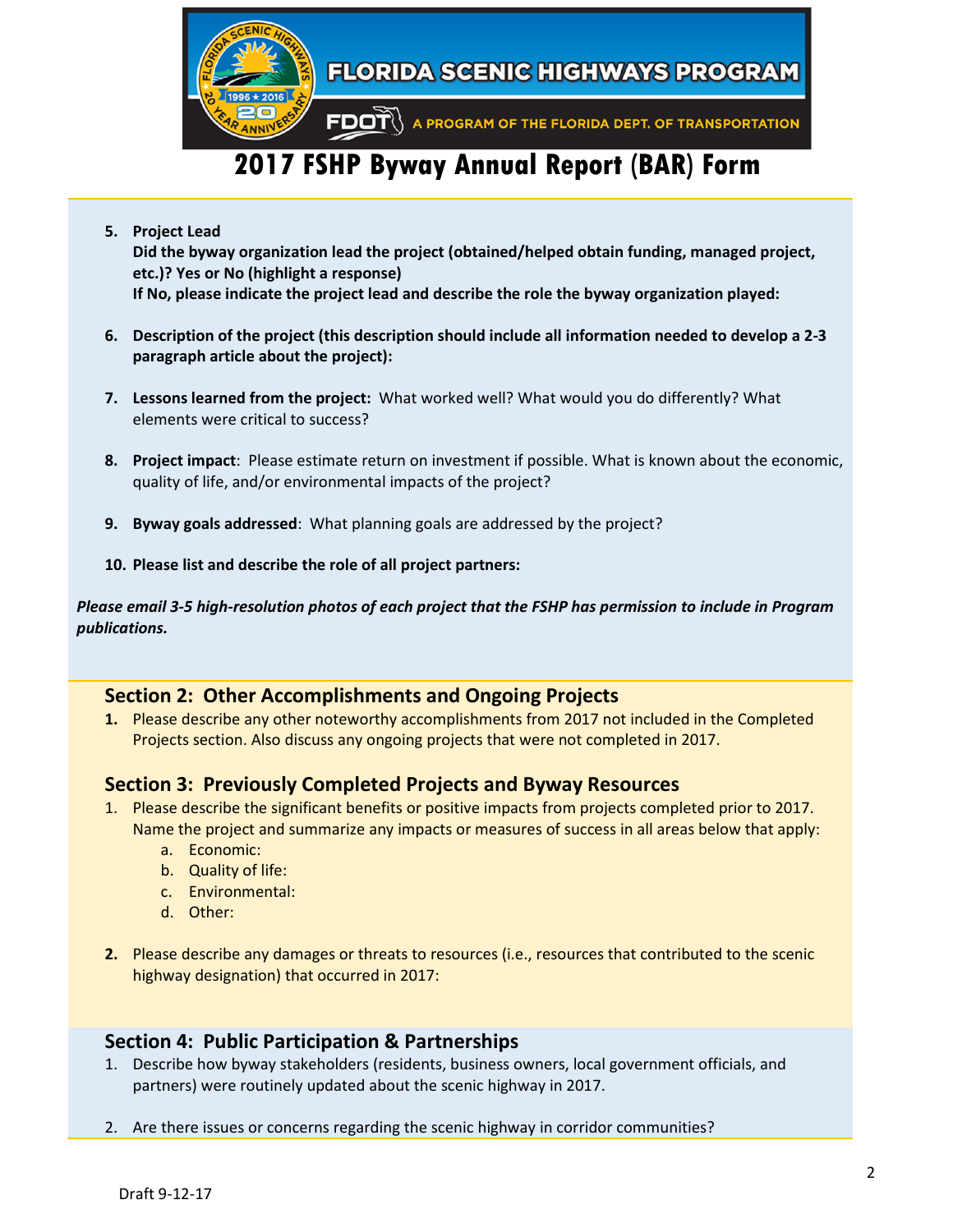

- 
- 3. How are new byway organization members, leaders, and volunteers recruited?
- 4. Is there evidence that more stakeholders are involved/interested in and/or aware of the scenic highway (more people receiving newsletter, attending meetings, volunteering, etc.)?
- 5. With how many stakeholders does the byway organization routinely communicate (meeting notices, newsletters, etc.)?
- 6. Describe how the byway organization assisted its partners in 2017.

# **Section 5: Funding**

- 1. Does your byway organization have an annual budget? (highlight a response)
	- Yes Please email as an attachment to **wanda.maloney@floridascenichighways.com**

| <u>NO – Piease provide the following revenue imprimation for 2017.</u> |  |  |
|------------------------------------------------------------------------|--|--|
| <b>Government Grant(s)</b> (federal, state, or local)                  |  |  |
| <b>Private</b> (individual donations, business sponsors, foundations,  |  |  |
| special events, membership)                                            |  |  |
| <b>Earned Income</b> (merchandise sales, fees for programs, etc.)      |  |  |
| In-kind value                                                          |  |  |
| <b>Total Funding</b>                                                   |  |  |

No – Please provide the following revenue information for 2017:

- 2. Please describe your outstanding funding needs in the following categories:
	- a. Project(s) or program(s) that lack funding:
	- b. Total amount of funding needed (in dollars rounded to nearest \$100):
	- c. Potential sources of funding identified:
- 3. Please list potential funding sources being pursued (if not identified above).
- 4. Please describe the organization's challenges to obtaining funding.
- 5. Please describe your funding success stories from 2017. For example: a successful fundraising event or identifying a new source of funding.

# **Section 6: Marketing**

- 1. Describe the marketing methods used (website, brochure, festival booths, advertisements, social media, etc.) in 2017 for the scenic highway and *the effectiveness of each*.
- 2. What was the total amount spent on marketing?
- 3. What were the sources of funding for marketing?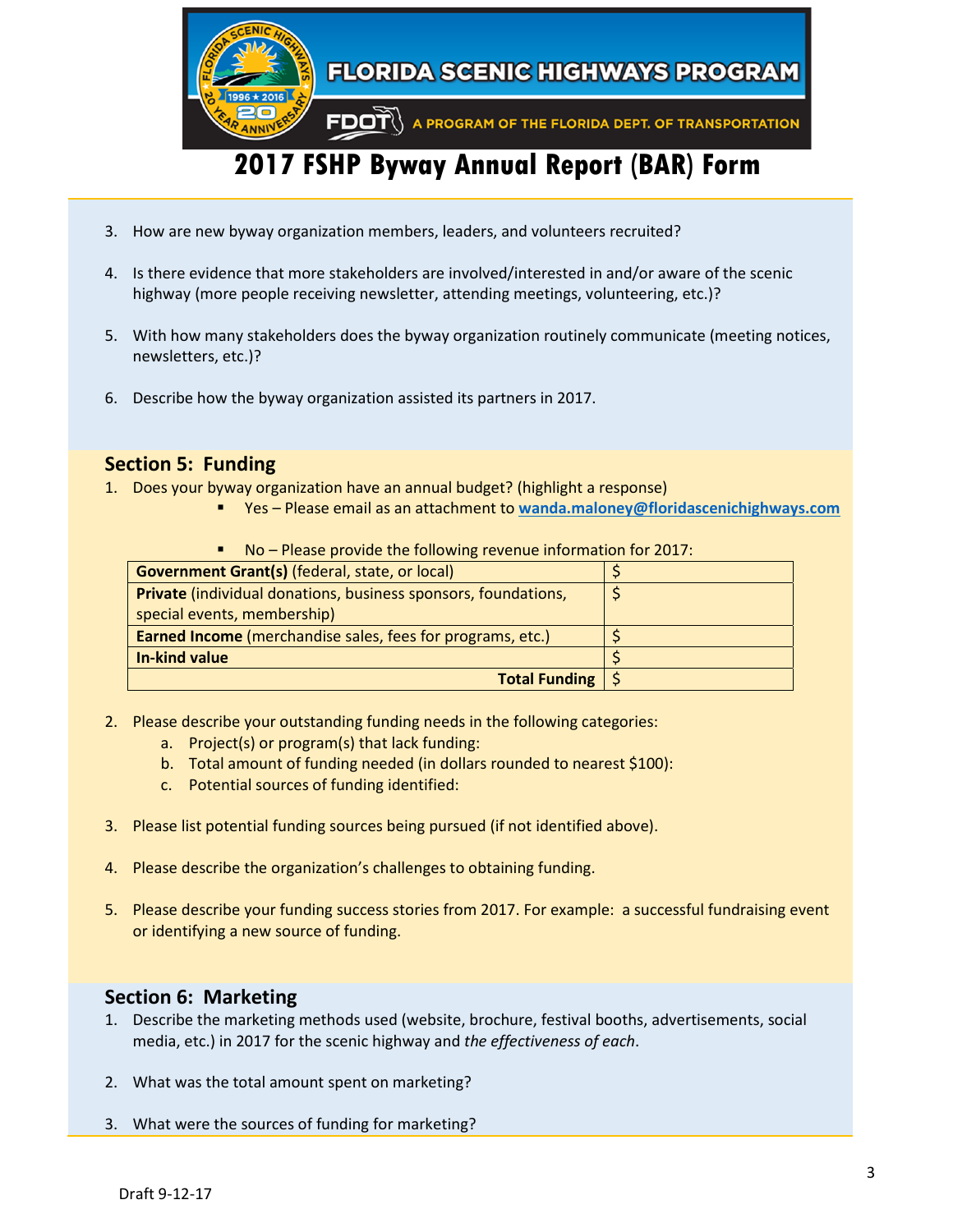

- 4. Please list the social media accounts active for the byway along with the number of followers for each (Facebook, Twitter, YouTube, Pinterest, Instagram, etc.):
- 5. Describe any local tourism trends based on available data (number of tourists increasing, new local/regional economic impact data, etc.).
- 6. Has the impact of the scenic highway on local tourism trends been identified in any way? If so, please describe.
- 7. Please describe how the byway organization is working with local tourism agencies.

### **Section 7: Byway Organization**

- 1. What is the organization's current structure (nonprofit, informal citizen group, etc.)?
- 2. In what organizational development activities did the byway organization engage this year (training, evaluation/assessment, accreditation, strategic planning, etc.)?
- 3. What are the organization's greatest challenges (recruiting new members, getting the work done, obtaining funding, etc.)?

### **Section 8: Byway Management Plan (BMP)**

- 1. In what year was your current BMP (or CMP) adopted?
- 2. Based on FSHP Guidance Section 4, when does your byway organization anticipate the next BMP update will occur?
- 3. Does your byway organization have questions about or need help deciding when to update the BMP?

### **Section 9: Final Comments**

1. Please list any other significant accomplishments or activities that have not been captured in this report.